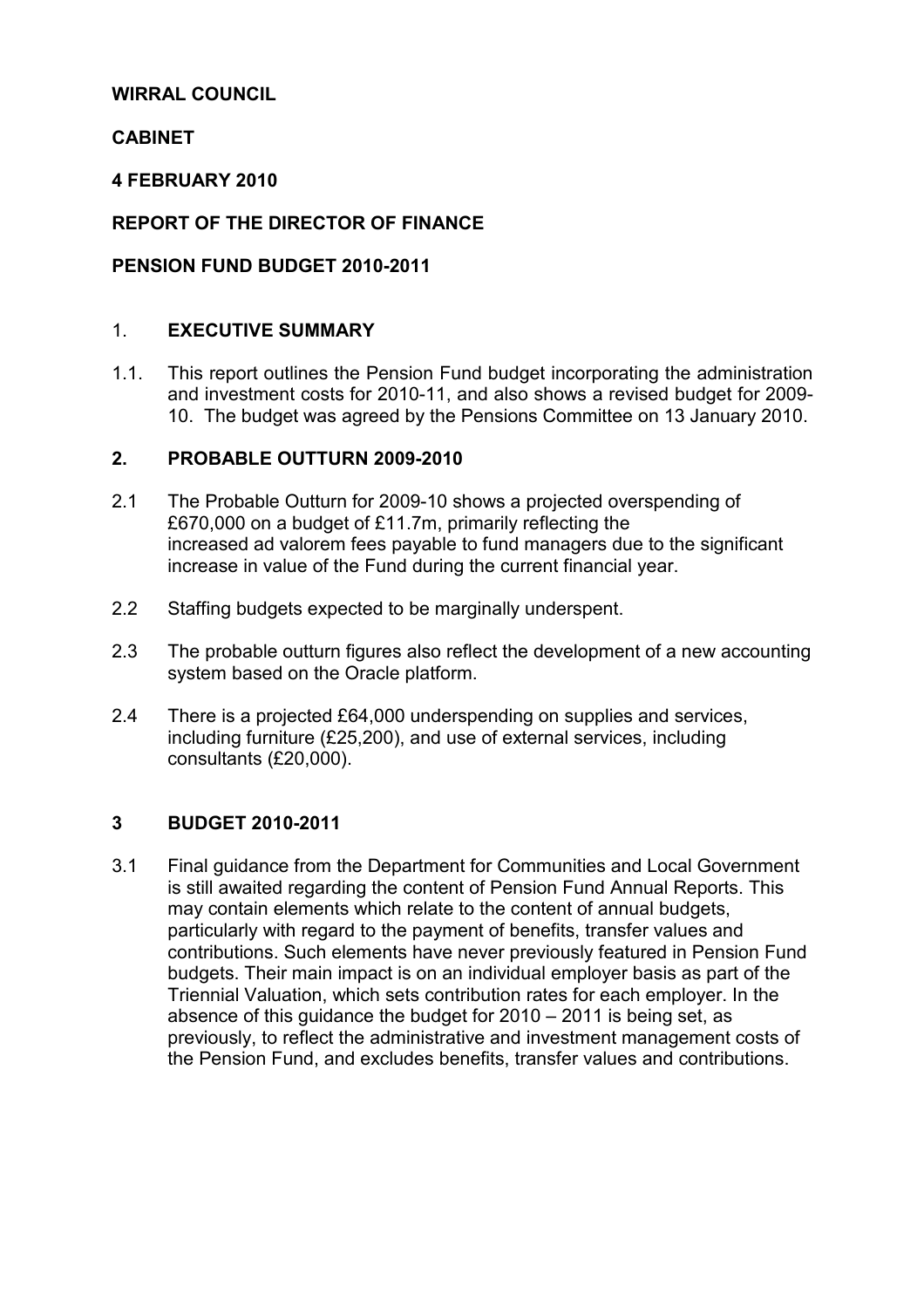- 3.2 The budget also excludes certain costs which are, or are expected to be, reflected in increases in the value of the Fund. This includes payments to tax advisers who are assisting with the pursuit of further recoveries of UK tax, European Withholding Tax and USA tax. Performance payments to managers to exceed their out-performance targets are deemed to be covered by the related change in Fund value, and hence are not explicitly budgeted for.
- 3.3 The proposed budget is shown as the appendix to this report, and totals £13,826,100. It reflects decisions previously taken by the Pensions Committee including the following:
	- Custodian monitoring
	- Implementation of the new Pensions Administration System, which has a one- off additional cost of £163,000 in 2010-2011.
	- Manager selection costs for the Japanese, Far East and Emerging Markets mandates
	- Award of the property strategy manager and independent property valuer contracts.
	- A reduction in the budget for Independent Advisors.
- 3.4 Increases Linked to the Value of the Fund:
	- a. There is an increase in the budget for investment management expenses, which are estimated to total £7,918,500 in 2010-2011. These are ad valorem fees which vary according to the value of each portfolio. The increase reflects the increase in such values over the last twelve months, and assumes a further increase in the Fund during 2010- 2011.
	- b. Custodian fees will also increase, as the basic custody element is also charged on an ad valorem basis.
- 3.5 The budget for rental charges for the use of Castle Chambers has increased as a result of the major refurbishment. The equivalent income is retained by the Fund.
- 3.6 There is an increase in budget for actuarial costs to reflect the work associated with the Triennial Valuation as at 31 March 2010. The budget is temporarily increased every three years to reflect this exercise.
- 3.7 Budget reductions are proposed in the following areas:
	- Furniture and office equipment: £12,900 as a result of the new contracts negotiated by the Procurement Team
	- Other supplies and services: £2,700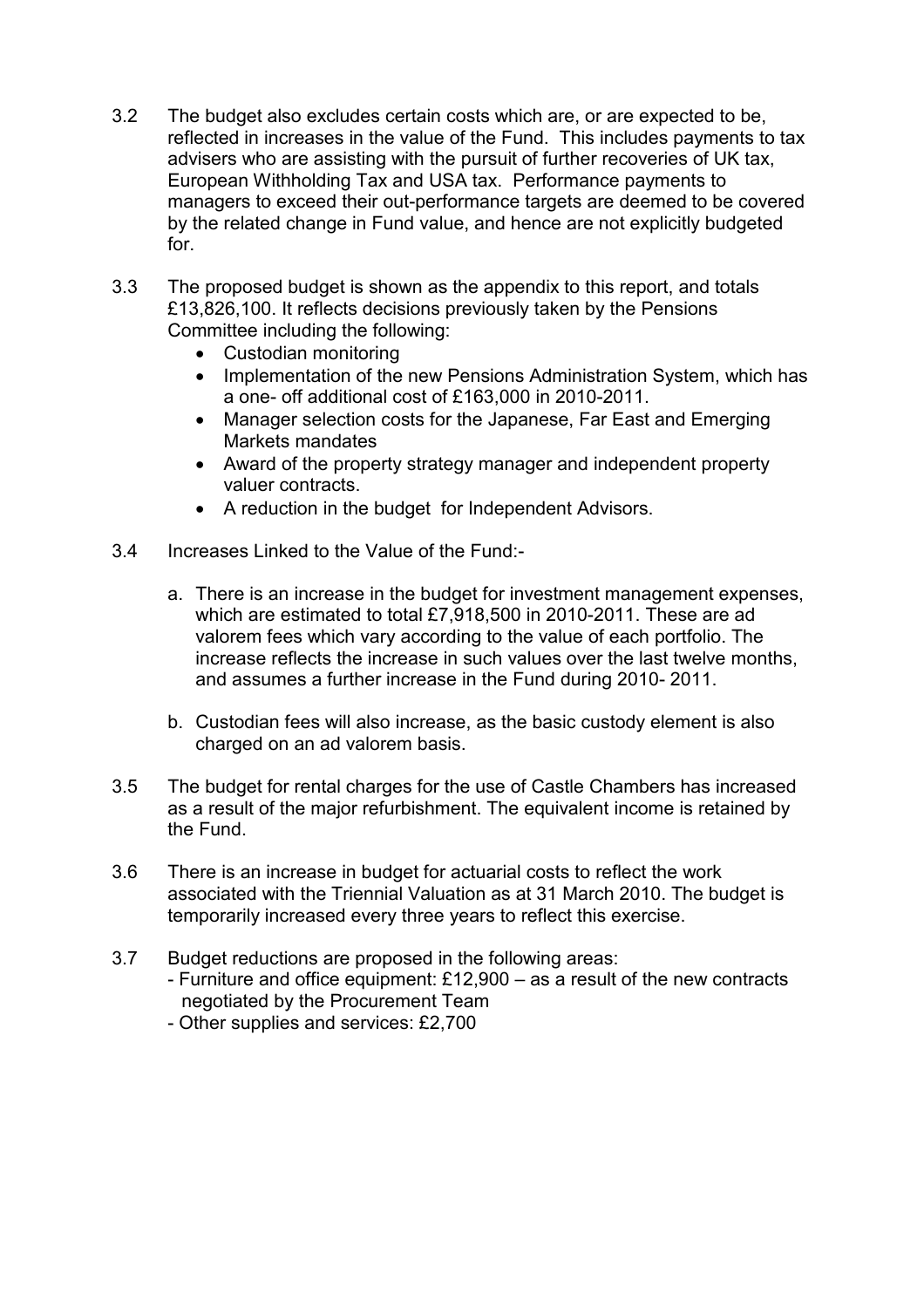## 4. FINANCIAL IMPLICATIONS

4.1. The estimates cover the administrative costs of MPF together with the investment management costs. The totals of the actual, rather than estimated costs of administering the Pension Fund are recoverable from employers by inclusion in their contributions and currently amount to around 0.5% of the employer contribution rate. The next revision of contribution rates will follow the Triennial Valuation scheduled for March 2010, for implementation in April 2011.

## 5. STAFFING IMPLICATIONS

5.1. There are none arising from this report.

## 6. EQUAL OPPORTUNITY IMPLICATIONS

6.1. There are none arising directly from this report.

## 7. HUMAN RIGHTS IMPLICATIONS

7.1. There are none arising directly from this report.

## 8. COMMUNITY SAFETY IMPLICATIONS

8.1. There are none arising directly from this report.

# 9. LOCAL MEMBER SUPPORT IMPLICATIONS

9.1. There are none arising directly from this report.

### 10. LOCAL AGENDA 21 IMPLICATIONS

10.1. There are no implications in this report.

### 11. PLANNING IMPLICATIONS

11.1. There are none arising directly from this report.

### 12. BACKGROUND PAPERS

12.1 None were used in the preparation of this report.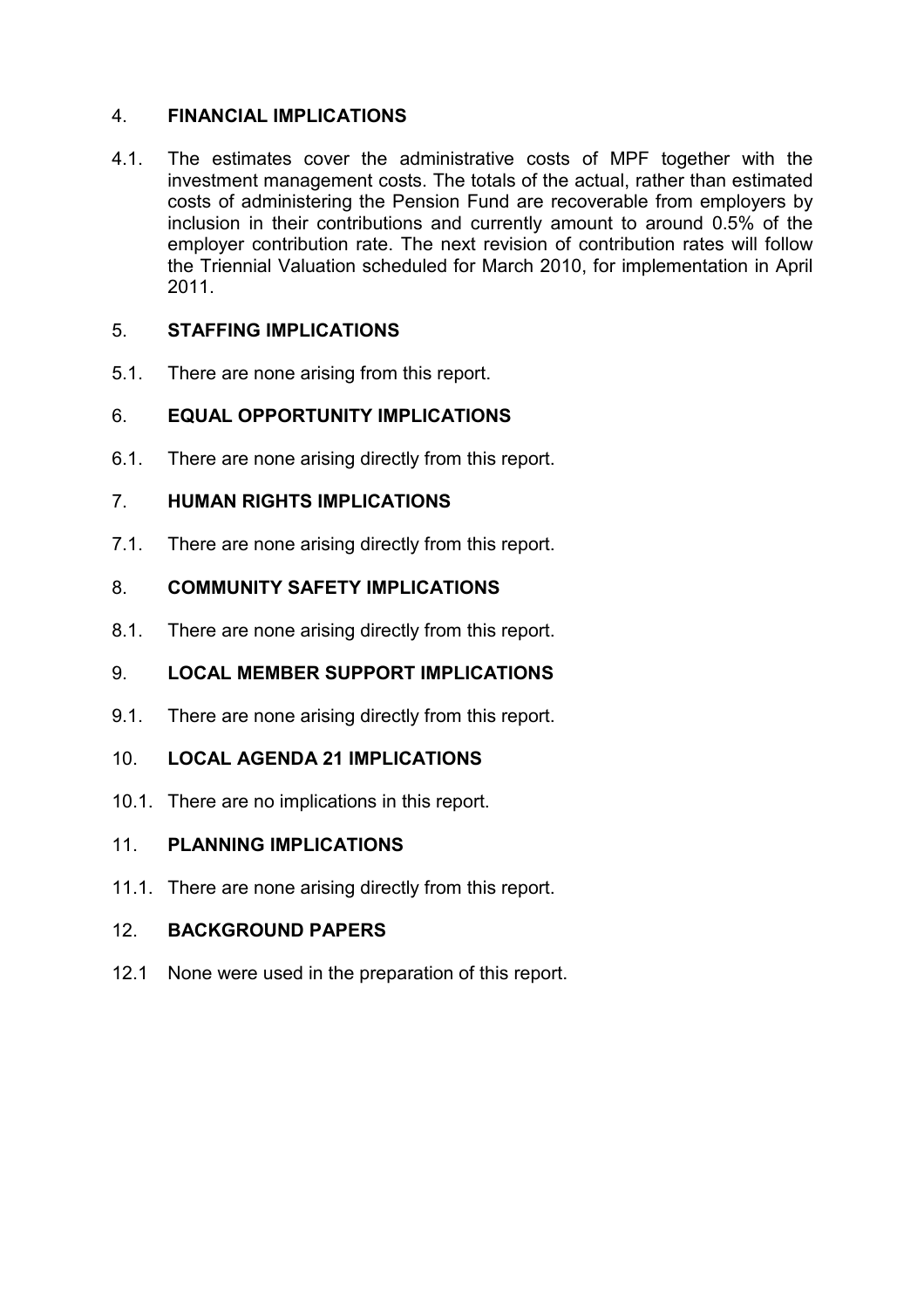### 13. RECOMMENDATION

13.1. That Members approve the estimates for 2010-2011 for inclusion in the Council Budget.

> IAN COLEMAN DIRECTOR OF FINANCE

FNCE/4/10